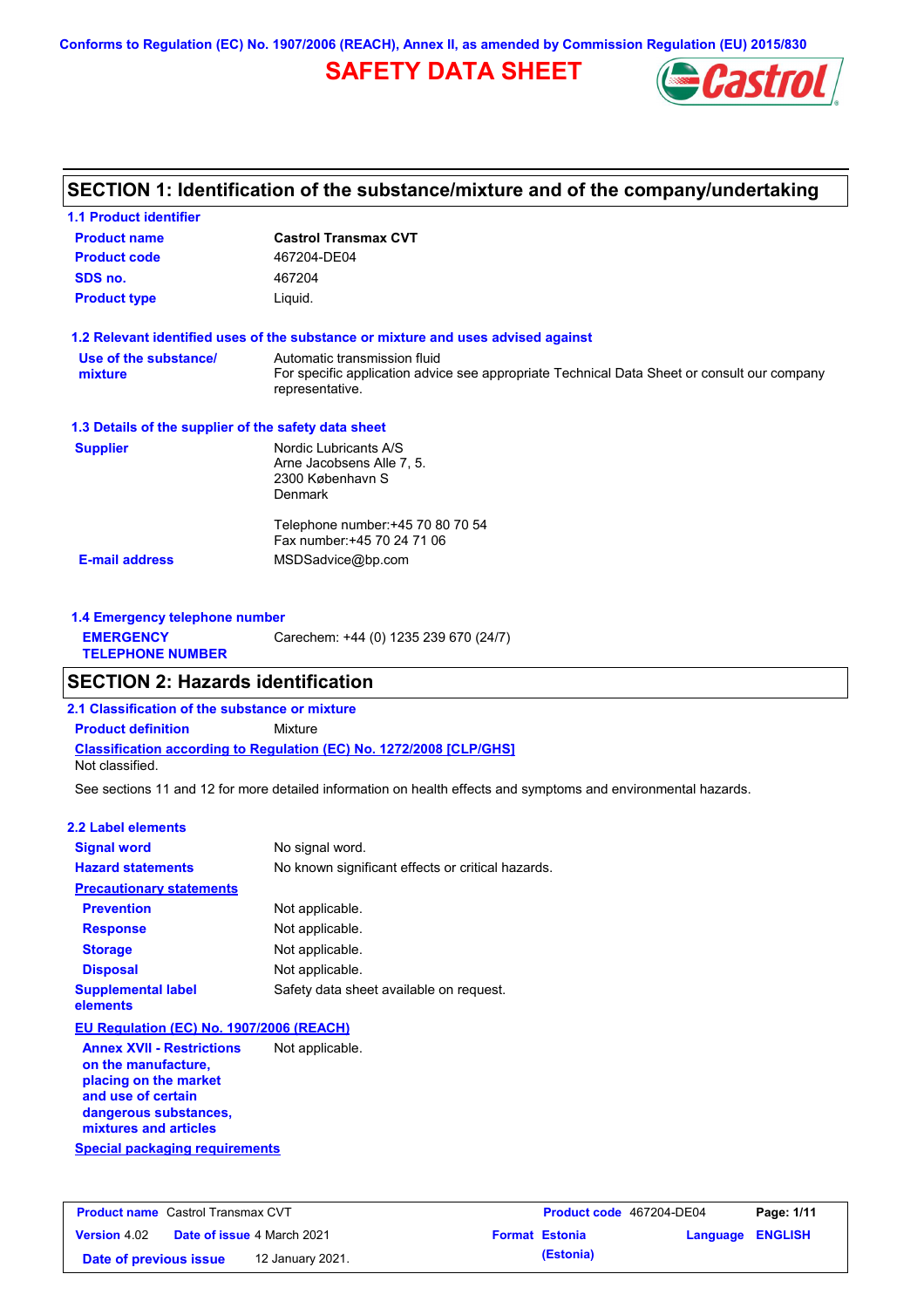## **SECTION 2: Hazards identification**

| <b>Containers to be fitted</b><br>with child-resistant<br>fastenings                                                     | Not applicable.                                                                                               |
|--------------------------------------------------------------------------------------------------------------------------|---------------------------------------------------------------------------------------------------------------|
| <b>Tactile warning of danger</b>                                                                                         | Not applicable.                                                                                               |
| 2.3 Other hazards                                                                                                        |                                                                                                               |
| <b>Results of PBT and vPvB</b><br>assessment                                                                             | Product does not meet the criteria for PBT or vPvB according to Regulation (EC) No. 1907/2006,<br>Annex XIII. |
| <b>Product meets the criteria</b><br>for PBT or vPvB according<br>to Regulation (EC) No.<br><b>1907/2006, Annex XIII</b> | This mixture does not contain any substances that are assessed to be a PBT or a vPvB.                         |
| Other hazards which do<br>not result in classification                                                                   | Defatting to the skin.                                                                                        |

## **SECTION 3: Composition/information on ingredients**

Mixture

### **3.2 Mixtures**

**Product definition**

Highly refined base oil (IP 346 DMSO extract < 3%). Proprietary performance additives.

| <b>Product/ingredient</b><br>name                                                                                                                                                                                                                                       | <b>Identifiers</b>                                                                   | $\%$        | <b>Regulation (EC) No.</b><br>1272/2008 [CLP] | <b>Type</b> |
|-------------------------------------------------------------------------------------------------------------------------------------------------------------------------------------------------------------------------------------------------------------------------|--------------------------------------------------------------------------------------|-------------|-----------------------------------------------|-------------|
| Distillates (petroleum), hydrotreated<br>light paraffinic                                                                                                                                                                                                               | REACH #: 01-2119487077-29<br>EC: 265-158-7<br>CAS: 64742-55-8<br>Index: 649-468-00-3 | $≥25 - ≤50$ | Asp. Tox. 1, H304                             | $[1]$       |
| 2-Propenoic acid, 2-methyl-, butyl<br>ester, polymer with N-[3-<br>(dimethylamino)propyl]-2-methyl-<br>2-propenamide, dodecyl 2-methyl-<br>2-propenoate, eicosyl 2-methyl-<br>2-propenoate, hexadecyl 2-methyl-<br>2-propenoate and octadecyl 2-methyl-<br>2-propenoate | CAS: 176487-46-0                                                                     | < 10        | Eye Irrit. 2, H319                            | $[1]$       |
| Lubricating oils (petroleum), C15-30,<br>hydrotreated neutral oil-based                                                                                                                                                                                                 | REACH #: 01-2119474878-16<br>EC: 276-737-9<br>CAS: 72623-86-0<br>Index: 649-482-00-X | -≤3         | Asp. Tox. 1, H304                             | $[1]$       |

**See Section 16 for the full text of the H statements declared above.**

### **Type**

[1] Substance classified with a health or environmental hazard

[2] Substance with a workplace exposure limit

[3] Substance meets the criteria for PBT according to Regulation (EC) No. 1907/2006, Annex XIII

[4] Substance meets the criteria for vPvB according to Regulation (EC) No. 1907/2006, Annex XIII

[5] Substance of equivalent concern

[6] Additional disclosure due to company policy

Occupational exposure limits, if available, are listed in Section 8.

### **SECTION 4: First aid measures**

| Eye contact         | In case of contact, immediately flush eyes with plenty of water for at least 15 minutes. Eyelids<br>should be held away from the eyeball to ensure thorough rinsing. Check for and remove any<br>contact lenses. Get medical attention.             |
|---------------------|-----------------------------------------------------------------------------------------------------------------------------------------------------------------------------------------------------------------------------------------------------|
| <b>Skin contact</b> | Wash skin thoroughly with soap and water or use recognised skin cleanser. Remove<br>contaminated clothing and shoes. Wash clothing before reuse. Clean shoes thoroughly before<br>reuse. Get medical attention if irritation develops.              |
| <b>Inhalation</b>   | If inhaled, remove to fresh air. In case of inhalation of decomposition products in a fire,<br>symptoms may be delayed. The exposed person may need to be kept under medical<br>surveillance for 48 hours. Get medical attention if symptoms occur. |
| <b>Ingestion</b>    | Do not induce vomiting unless directed to do so by medical personnel. Get medical attention if<br>symptoms occur.                                                                                                                                   |

| <b>Product name</b> Castrol Transmax CVT |  |                                   | <b>Product code</b> 467204-DE04 |                       | Page: 2/11              |  |
|------------------------------------------|--|-----------------------------------|---------------------------------|-----------------------|-------------------------|--|
| <b>Version 4.02</b>                      |  | <b>Date of issue 4 March 2021</b> |                                 | <b>Format Estonia</b> | <b>Language ENGLISH</b> |  |
| Date of previous issue                   |  | 12 January 2021.                  |                                 | (Estonia)             |                         |  |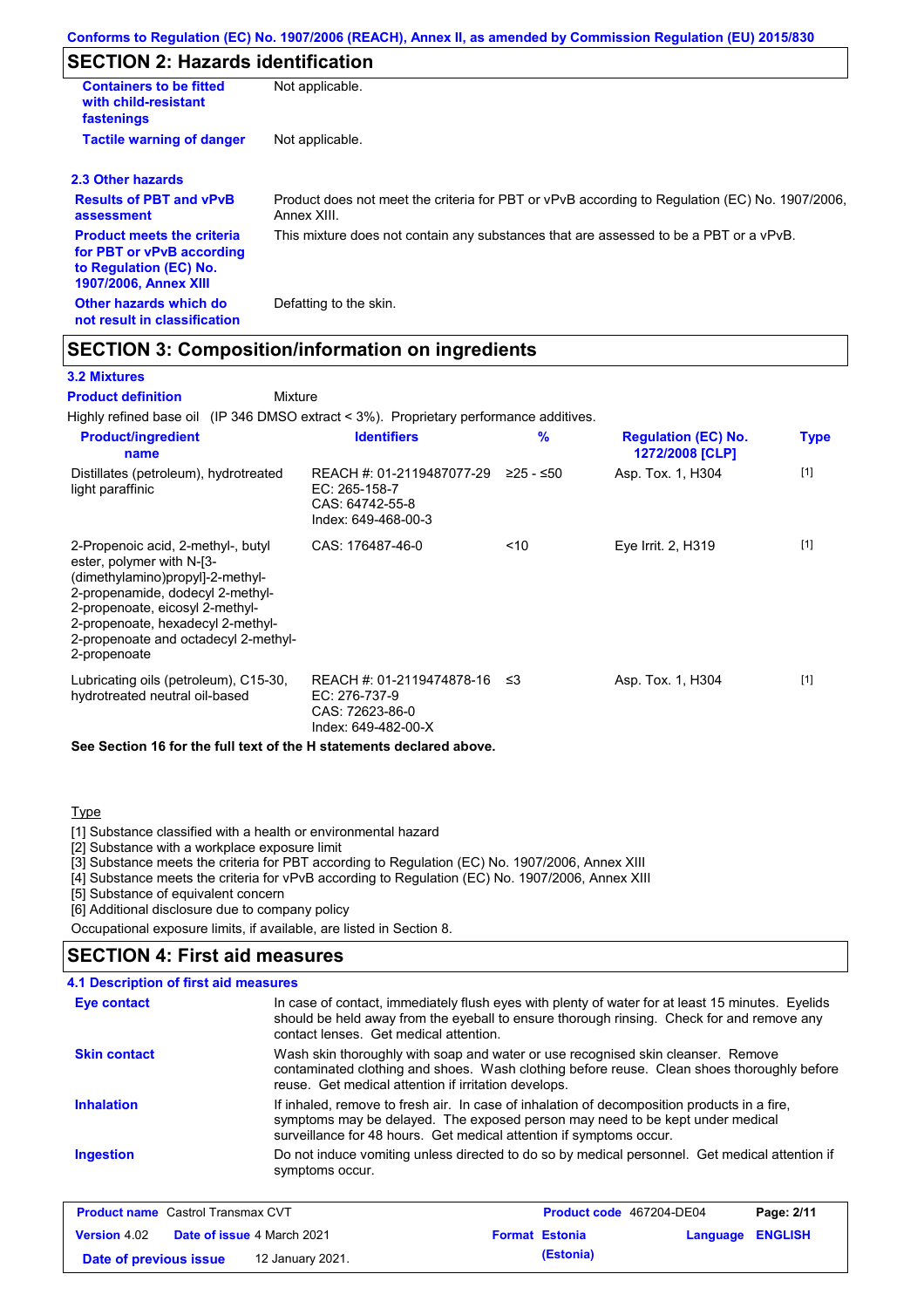| <b>SECTION 4: First aid measures</b>                     |                                                                                                                                                                                                                                                             |
|----------------------------------------------------------|-------------------------------------------------------------------------------------------------------------------------------------------------------------------------------------------------------------------------------------------------------------|
| <b>Protection of first-aiders</b>                        | No action shall be taken involving any personal risk or without suitable training. It may be<br>dangerous to the person providing aid to give mouth-to-mouth resuscitation.                                                                                 |
|                                                          | 4.2 Most important symptoms and effects, both acute and delayed                                                                                                                                                                                             |
|                                                          | See Section 11 for more detailed information on health effects and symptoms.                                                                                                                                                                                |
| <b>Potential acute health effects</b>                    |                                                                                                                                                                                                                                                             |
| <b>Inhalation</b>                                        | Exposure to decomposition products may cause a health hazard. Serious effects may be<br>delayed following exposure.                                                                                                                                         |
| <b>Ingestion</b>                                         | No known significant effects or critical hazards.                                                                                                                                                                                                           |
| <b>Skin contact</b>                                      | Defatting to the skin. May cause skin dryness and irritation.                                                                                                                                                                                               |
| <b>Eye contact</b>                                       | No known significant effects or critical hazards.                                                                                                                                                                                                           |
|                                                          | Delayed and immediate effects as well as chronic effects from short and long-term exposure                                                                                                                                                                  |
| <b>Inhalation</b>                                        | Overexposure to the inhalation of airborne droplets or aerosols may cause irritation of the<br>respiratory tract.                                                                                                                                           |
| <b>Ingestion</b>                                         | Ingestion of large quantities may cause nausea and diarrhoea.                                                                                                                                                                                               |
| <b>Skin contact</b>                                      | Prolonged or repeated contact can defat the skin and lead to irritation and/or dermatitis.                                                                                                                                                                  |
| Eye contact                                              | Potential risk of transient stinging or redness if accidental eye contact occurs.                                                                                                                                                                           |
| <b>Notes to physician</b>                                | Treatment should in general be symptomatic and directed to relieving any effects.<br>In case of inhalation of decomposition products in a fire, symptoms may be delayed.<br>The exposed person may need to be kept under medical surveillance for 48 hours. |
| <b>SECTION 5: Firefighting measures</b>                  |                                                                                                                                                                                                                                                             |
| 5.1 Extinguishing media                                  |                                                                                                                                                                                                                                                             |
| <b>Suitable extinguishing</b><br>media                   | In case of fire, use foam, dry chemical or carbon dioxide extinguisher or spray.                                                                                                                                                                            |
| <b>Unsuitable extinguishing</b><br>media                 | Do not use water jet. The use of a water jet may cause the fire to spread by splashing the<br>burning product.                                                                                                                                              |
|                                                          | 5.2 Special hazards arising from the substance or mixture                                                                                                                                                                                                   |
| <b>Hazards from the</b><br>substance or mixture          | In a fire or if heated, a pressure increase will occur and the container may burst.                                                                                                                                                                         |
| <b>Hazardous combustion</b><br>products                  | Combustion products may include the following:<br>carbon oxides (CO, CO <sub>2</sub> ) (carbon monoxide, carbon dioxide)<br>nitrogen oxides (NO, $NO2$ etc.)                                                                                                |
| <b>5.3 Advice for firefighters</b>                       |                                                                                                                                                                                                                                                             |
| <b>Special precautions for</b><br>fire-fighters          | No action shall be taken involving any personal risk or without suitable training. Promptly<br>isolate the scene by removing all persons from the vicinity of the incident if there is a fire.                                                              |
| <b>Special protective</b><br>equipment for fire-fighters | Fire-fighters should wear appropriate protective equipment and self-contained breathing<br>apparatus (SCBA) with a full face-piece operated in positive pressure mode. Clothing for fire-                                                                   |

## **SECTION 6: Accidental release measures**

|                                         | 6.1 Personal precautions, protective equipment and emergency procedures                                                                                                                                                                                                                                                                                                              |
|-----------------------------------------|--------------------------------------------------------------------------------------------------------------------------------------------------------------------------------------------------------------------------------------------------------------------------------------------------------------------------------------------------------------------------------------|
| For non-emergency<br>personnel          | No action shall be taken involving any personal risk or without suitable training. Evacuate<br>surrounding areas. Keep unnecessary and unprotected personnel from entering. Do not touch<br>or walk through spilt material. Floors may be slippery; use care to avoid falling. Put on<br>appropriate personal protective equipment.                                                  |
| For emergency responders                | Entry into a confined space or poorly ventilated area contaminated with vapour, mist or fume is<br>extremely hazardous without the correct respiratory protective equipment and a safe system of<br>work. Wear self-contained breathing apparatus. Wear a suitable chemical protective suit.<br>Chemical resistant boots. See also the information in "For non-emergency personnel". |
| <b>6.2 Environmental</b><br>precautions | Avoid dispersal of spilt material and runoff and contact with soil, waterways, drains and sewers.<br>Inform the relevant authorities if the product has caused environmental pollution (sewers,<br>waterways, soil or air).                                                                                                                                                          |

469 will provide a basic level of protection for chemical incidents.

fighters (including helmets, protective boots and gloves) conforming to European standard EN

### **6.3 Methods and material for containment and cleaning up**

| <b>Product name</b> Castrol Transmax CVT |                                   | Product code 467204-DE04 |  | Page: 3/11            |                         |  |
|------------------------------------------|-----------------------------------|--------------------------|--|-----------------------|-------------------------|--|
| <b>Version</b> 4.02                      | <b>Date of issue 4 March 2021</b> |                          |  | <b>Format Estonia</b> | <b>Language ENGLISH</b> |  |
| Date of previous issue                   |                                   | 12 January 2021.         |  | (Estonia)             |                         |  |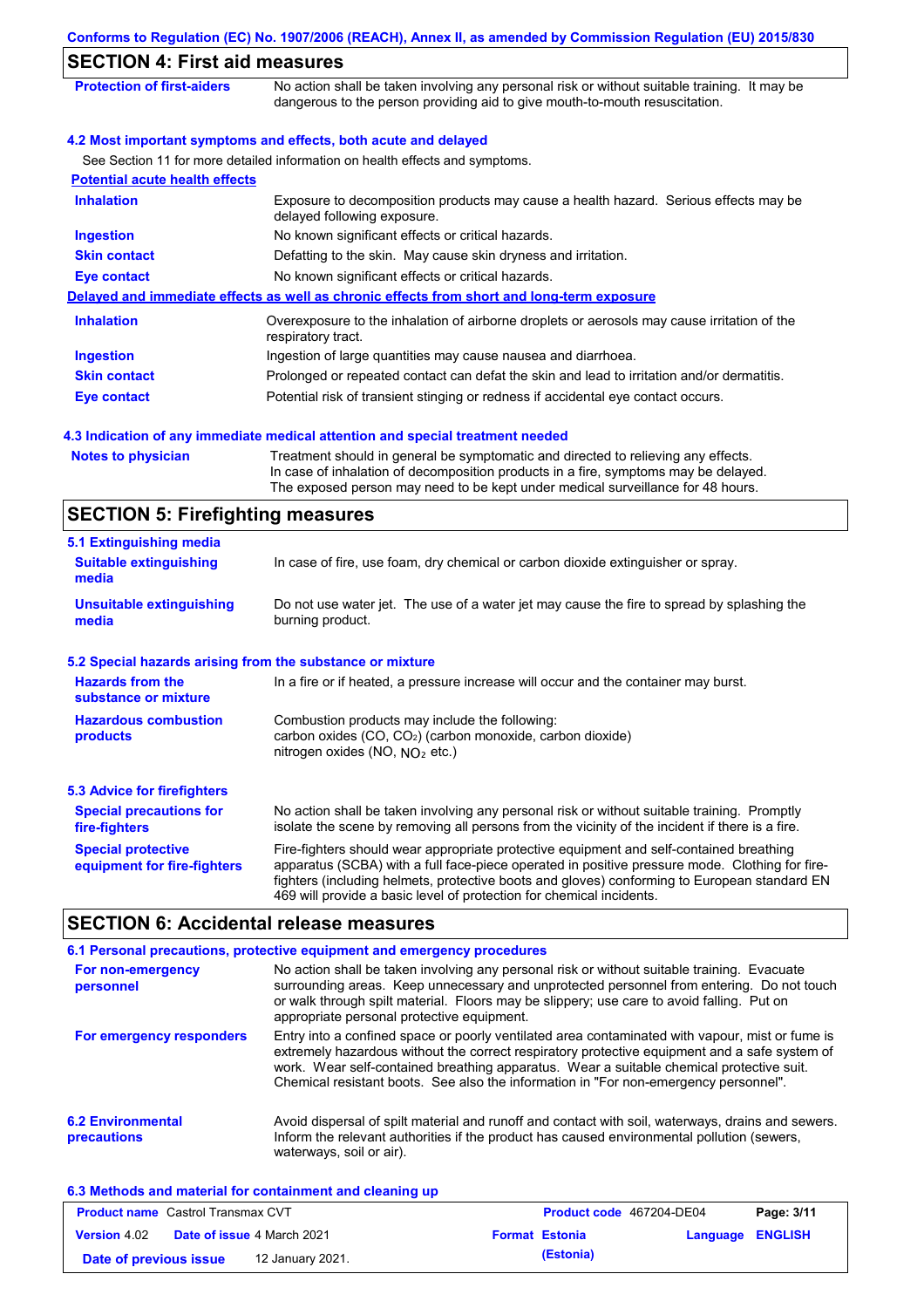# **SECTION 6: Accidental release measures**

| <b>Small spill</b>                        | Stop leak if without risk. Move containers from spill area. Absorb with an inert material and<br>place in an appropriate waste disposal container. Dispose of via a licensed waste disposal<br>contractor.                                                                                                                                                                                     |
|-------------------------------------------|------------------------------------------------------------------------------------------------------------------------------------------------------------------------------------------------------------------------------------------------------------------------------------------------------------------------------------------------------------------------------------------------|
| Large spill                               | Stop leak if without risk. Move containers from spill area. Prevent entry into sewers, water<br>courses, basements or confined areas. Contain and collect spillage with non-combustible,<br>absorbent material e.g. sand, earth, vermiculite or diatomaceous earth and place in container<br>for disposal according to local regulations. Dispose of via a licensed waste disposal contractor. |
| 6.4 Reference to other<br><b>sections</b> | See Section 1 for emergency contact information.<br>See Section 5 for firefighting measures.<br>See Section 8 for information on appropriate personal protective equipment.<br>See Section 12 for environmental precautions.<br>See Section 13 for additional waste treatment information.                                                                                                     |

# **SECTION 7: Handling and storage**

| 7.1 Precautions for safe handling                                                    |                                                                                                                                                                                                                                                                                                                                                                                                                                                                                          |
|--------------------------------------------------------------------------------------|------------------------------------------------------------------------------------------------------------------------------------------------------------------------------------------------------------------------------------------------------------------------------------------------------------------------------------------------------------------------------------------------------------------------------------------------------------------------------------------|
| <b>Protective measures</b>                                                           | Put on appropriate personal protective equipment.                                                                                                                                                                                                                                                                                                                                                                                                                                        |
| <b>Advice on general</b><br>occupational hygiene                                     | Eating, drinking and smoking should be prohibited in areas where this material is handled.<br>stored and processed. Wash thoroughly after handling. Remove contaminated clothing and<br>protective equipment before entering eating areas. See also Section 8 for additional<br>information on hygiene measures.                                                                                                                                                                         |
| <b>7.2 Conditions for safe</b><br>storage, including any<br><i>incompatibilities</i> | Store in accordance with local requiations. Store in a dry, cool and well-ventilated area, away<br>from incompatible materials (see Section 10). Keep away from heat and direct sunlight. Keep<br>container tightly closed and sealed until ready for use. Containers that have been opened must<br>be carefully resealed and kept upright to prevent leakage. Store and use only in equipment/<br>containers designed for use with this product. Do not store in unlabelled containers. |
| <b>Not suitable</b>                                                                  | Prolonged exposure to elevated temperature.                                                                                                                                                                                                                                                                                                                                                                                                                                              |
| 7.3 Specific end use(s)                                                              |                                                                                                                                                                                                                                                                                                                                                                                                                                                                                          |
| <b>Recommendations</b>                                                               | See section 1.2 and Exposure scenarios in annex, if applicable.                                                                                                                                                                                                                                                                                                                                                                                                                          |

### **SECTION 8: Exposure controls/personal protection**

### **8.1 Control parameters**

#### **Occupational exposure limits**

Whilst specific OELs for certain components may be shown in this section, other components may be present in any mist, vapour or dust produced. Therefore, the specific OELs may not be applicable to the product as a whole and are provided for guidance only.

| <b>Recommended monitoring</b><br>procedures | If this product contains ingredients with exposure limits, personal, workplace atmosphere or<br>biological monitoring may be required to determine the effectiveness of the ventilation or other<br>control measures and/or the necessity to use respiratory protective equipment. Reference<br>should be made to monitoring standards, such as the following: European Standard EN 689<br>(Workplace atmospheres - Guidance for the assessment of exposure by inhalation to chemical<br>agents for comparison with limit values and measurement strategy) European Standard EN<br>14042 (Workplace atmospheres - Guide for the application and use of procedures for the<br>assessment of exposure to chemical and biological agents) European Standard EN 482<br>(Workplace atmospheres - General requirements for the performance of procedures for the<br>measurement of chemical agents) Reference to national quidance documents for methods for<br>the determination of hazardous substances will also be required. |
|---------------------------------------------|----------------------------------------------------------------------------------------------------------------------------------------------------------------------------------------------------------------------------------------------------------------------------------------------------------------------------------------------------------------------------------------------------------------------------------------------------------------------------------------------------------------------------------------------------------------------------------------------------------------------------------------------------------------------------------------------------------------------------------------------------------------------------------------------------------------------------------------------------------------------------------------------------------------------------------------------------------------------------------------------------------------------------|
| <b>Derived No Effect Level</b>              |                                                                                                                                                                                                                                                                                                                                                                                                                                                                                                                                                                                                                                                                                                                                                                                                                                                                                                                                                                                                                            |
| No DNELs/DMELs available.                   |                                                                                                                                                                                                                                                                                                                                                                                                                                                                                                                                                                                                                                                                                                                                                                                                                                                                                                                                                                                                                            |
|                                             |                                                                                                                                                                                                                                                                                                                                                                                                                                                                                                                                                                                                                                                                                                                                                                                                                                                                                                                                                                                                                            |

### **Predicted No Effect Concentration**

No PNECs available

#### **8.2 Exposure controls**

| <b>Appropriate engineering</b><br><b>controls</b> | Provide exhaust ventilation or other engineering controls to keep the relevant airborne<br>concentrations below their respective occupational exposure limits.<br>All activities involving chemicals should be assessed for their risks to health, to ensure<br>exposures are adequately controlled. Personal protective equipment should only be considered<br>after other forms of control measures (e.g. engineering controls) have been suitably evaluated.<br>Personal protective equipment should conform to appropriate standards, be suitable for use, be<br>kept in good condition and properly maintained.<br>Your supplier of personal protective equipment should be consulted for advice on selection and<br>appropriate standards. For further information contact your national organisation for standards. |
|---------------------------------------------------|----------------------------------------------------------------------------------------------------------------------------------------------------------------------------------------------------------------------------------------------------------------------------------------------------------------------------------------------------------------------------------------------------------------------------------------------------------------------------------------------------------------------------------------------------------------------------------------------------------------------------------------------------------------------------------------------------------------------------------------------------------------------------------------------------------------------------|
|---------------------------------------------------|----------------------------------------------------------------------------------------------------------------------------------------------------------------------------------------------------------------------------------------------------------------------------------------------------------------------------------------------------------------------------------------------------------------------------------------------------------------------------------------------------------------------------------------------------------------------------------------------------------------------------------------------------------------------------------------------------------------------------------------------------------------------------------------------------------------------------|

| <b>Product name</b> Castrol Transmax CVT                 |  |  | Product code 467204-DE04 |                  | Page: 4/11 |
|----------------------------------------------------------|--|--|--------------------------|------------------|------------|
| <b>Date of issue 4 March 2021</b><br><b>Version 4.02</b> |  |  | <b>Format Estonia</b>    | Language ENGLISH |            |
| Date of previous issue<br>12 January 2021.               |  |  | (Estonia)                |                  |            |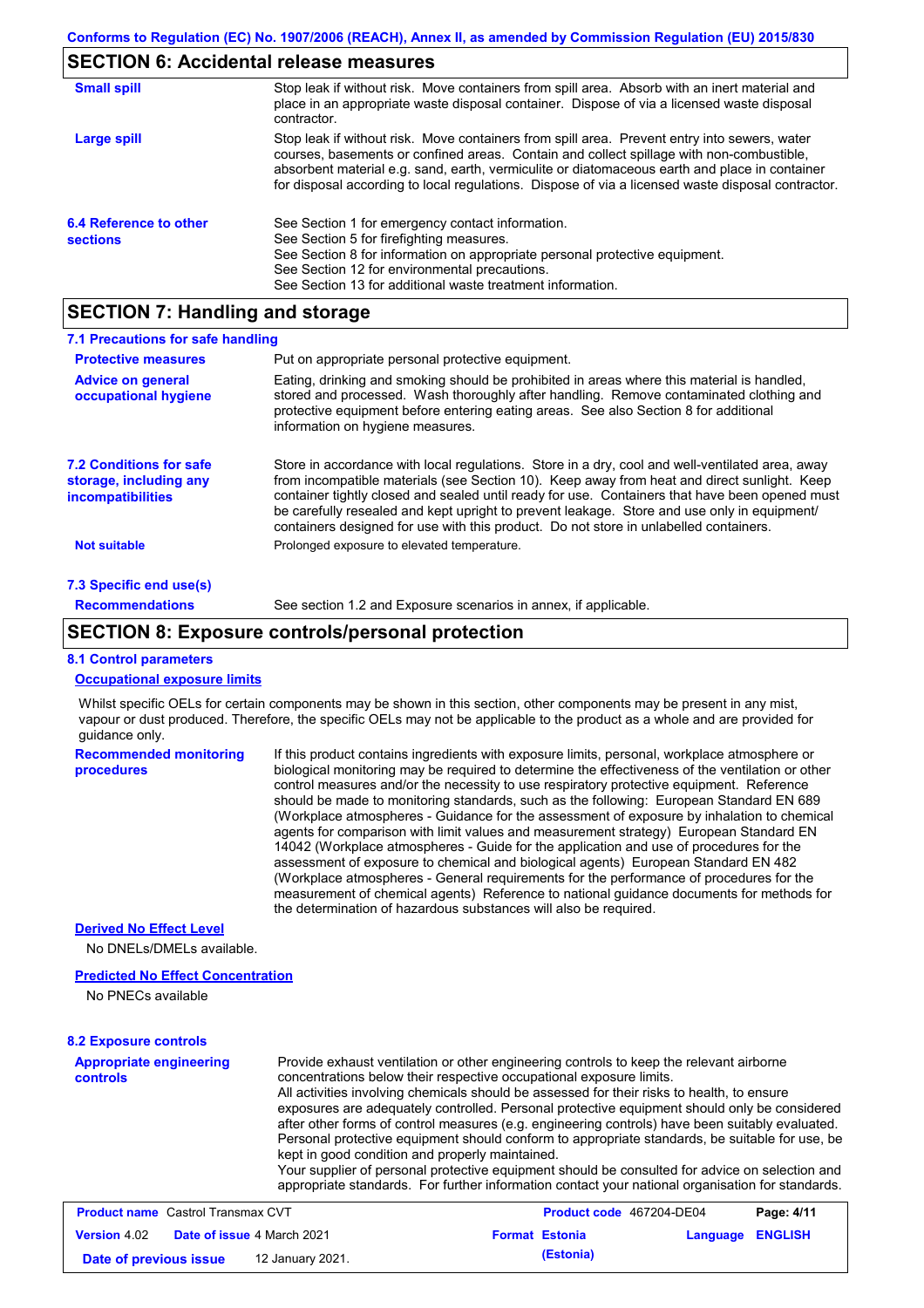# **SECTION 8: Exposure controls/personal protection**

The final choice of protective equipment will depend upon a risk assessment. It is important to ensure that all items of personal protective equipment are compatible.

| <b>Individual protection measures</b> |                                                                                                                                                                                                                                                                                                                                                                                                                                                                                                                                                                                                                                                   |
|---------------------------------------|---------------------------------------------------------------------------------------------------------------------------------------------------------------------------------------------------------------------------------------------------------------------------------------------------------------------------------------------------------------------------------------------------------------------------------------------------------------------------------------------------------------------------------------------------------------------------------------------------------------------------------------------------|
| <b>Hygiene measures</b>               | Wash hands, forearms and face thoroughly after handling chemical products, before eating,<br>smoking and using the lavatory and at the end of the working period. Ensure that eyewash<br>stations and safety showers are close to the workstation location.                                                                                                                                                                                                                                                                                                                                                                                       |
| <b>Respiratory protection</b>         | In case of insufficient ventilation, wear suitable respiratory equipment.<br>The correct choice of respiratory protection depends upon the chemicals being handled, the<br>conditions of work and use, and the condition of the respiratory equipment. Safety procedures<br>should be developed for each intended application. Respiratory protection equipment should<br>therefore be chosen in consultation with the supplier/manufacturer and with a full assessment<br>of the working conditions.                                                                                                                                             |
| <b>Eye/face protection</b>            | Safety glasses with side shields.                                                                                                                                                                                                                                                                                                                                                                                                                                                                                                                                                                                                                 |
| <b>Skin protection</b>                |                                                                                                                                                                                                                                                                                                                                                                                                                                                                                                                                                                                                                                                   |
| <b>Hand protection</b>                | <b>General Information:</b>                                                                                                                                                                                                                                                                                                                                                                                                                                                                                                                                                                                                                       |
|                                       | Because specific work environments and material handling practices vary, safety procedures<br>should be developed for each intended application. The correct choice of protective gloves<br>depends upon the chemicals being handled, and the conditions of work and use. Most gloves<br>provide protection for only a limited time before they must be discarded and replaced (even the<br>best chemically resistant gloves will break down after repeated chemical exposures).                                                                                                                                                                  |
|                                       | Gloves should be chosen in consultation with the supplier / manufacturer and taking account of<br>a full assessment of the working conditions.                                                                                                                                                                                                                                                                                                                                                                                                                                                                                                    |
|                                       | Recommended: Nitrile gloves.<br><b>Breakthrough time:</b>                                                                                                                                                                                                                                                                                                                                                                                                                                                                                                                                                                                         |
|                                       | Breakthrough time data are generated by glove manufacturers under laboratory test conditions<br>and represent how long a glove can be expected to provide effective permeation resistance. It<br>is important when following breakthrough time recommendations that actual workplace<br>conditions are taken into account. Always consult with your glove supplier for up-to-date<br>technical information on breakthrough times for the recommended glove type.<br>Our recommendations on the selection of gloves are as follows:                                                                                                                |
|                                       | Continuous contact:                                                                                                                                                                                                                                                                                                                                                                                                                                                                                                                                                                                                                               |
|                                       | Gloves with a minimum breakthrough time of 240 minutes, or >480 minutes if suitable gloves<br>can be obtained.<br>If suitable gloves are not available to offer that level of protection, gloves with shorter<br>breakthrough times may be acceptable as long as appropriate glove maintenance and<br>replacement regimes are determined and adhered to.                                                                                                                                                                                                                                                                                          |
|                                       | Short-term / splash protection:                                                                                                                                                                                                                                                                                                                                                                                                                                                                                                                                                                                                                   |
|                                       | Recommended breakthrough times as above.<br>It is recognised that for short-term, transient exposures, gloves with shorter breakthrough times<br>may commonly be used. Therefore, appropriate maintenance and replacement regimes must<br>be determined and rigorously followed.                                                                                                                                                                                                                                                                                                                                                                  |
|                                       | <b>Glove Thickness:</b>                                                                                                                                                                                                                                                                                                                                                                                                                                                                                                                                                                                                                           |
|                                       | For general applications, we recommend gloves with a thickness typically greater than 0.35 mm.                                                                                                                                                                                                                                                                                                                                                                                                                                                                                                                                                    |
|                                       | It should be emphasised that glove thickness is not necessarily a good predictor of glove<br>resistance to a specific chemical, as the permeation efficiency of the glove will be dependent<br>on the exact composition of the glove material. Therefore, glove selection should also be based<br>on consideration of the task requirements and knowledge of breakthrough times.<br>Glove thickness may also vary depending on the glove manufacturer, the glove type and the<br>glove model. Therefore, the manufacturers' technical data should always be taken into account<br>to ensure selection of the most appropriate glove for the task. |
|                                       | Note: Depending on the activity being conducted, gloves of varying thickness may be required<br>for specific tasks. For example:                                                                                                                                                                                                                                                                                                                                                                                                                                                                                                                  |
|                                       | • Thinner gloves (down to 0.1 mm or less) may be required where a high degree of manual<br>dexterity is needed. However, these gloves are only likely to give short duration protection and<br>would normally be just for single use applications, then disposed of.                                                                                                                                                                                                                                                                                                                                                                              |
|                                       | • Thicker gloves (up to 3 mm or more) may be required where there is a mechanical (as well                                                                                                                                                                                                                                                                                                                                                                                                                                                                                                                                                        |

| <b>Product name</b> Castrol Transmax CVT                 |  | <b>Product code</b> 467204-DE04 |                       | Page: 5/11              |  |
|----------------------------------------------------------|--|---------------------------------|-----------------------|-------------------------|--|
| <b>Version 4.02</b><br><b>Date of issue 4 March 2021</b> |  |                                 | <b>Format Estonia</b> | <b>Language ENGLISH</b> |  |
| 12 January 2021.<br>Date of previous issue               |  |                                 | (Estonia)             |                         |  |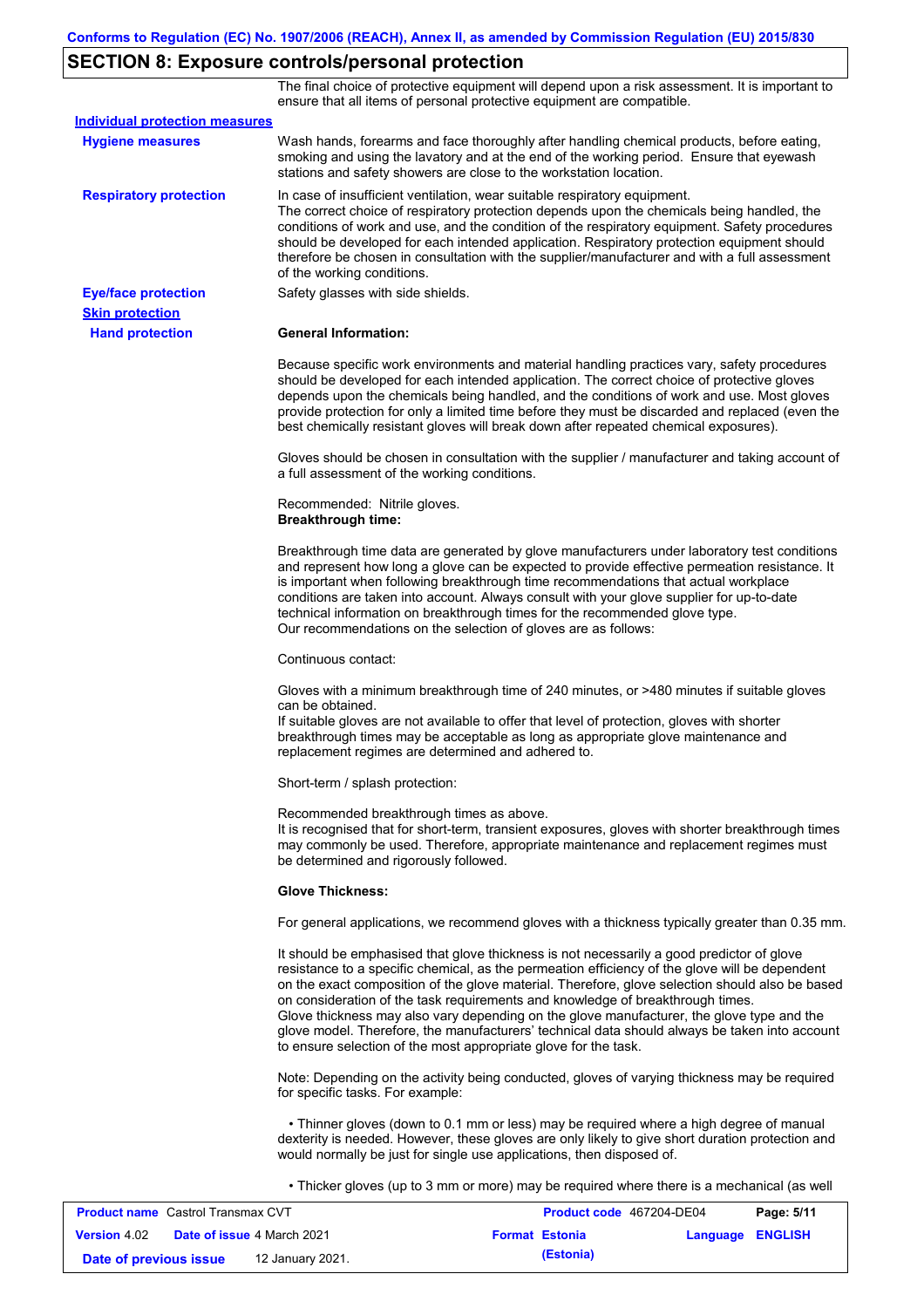# **SECTION 8: Exposure controls/personal protection**

as a chemical) risk i.e. where there is abrasion or puncture potential.

| <b>Skin and body</b>                      | Use of protective clothing is good industrial practice.<br>Personal protective equipment for the body should be selected based on the task being<br>performed and the risks involved and should be approved by a specialist before handling this<br>product.<br>Cotton or polyester/cotton overalls will only provide protection against light superficial<br>contamination that will not soak through to the skin. Overalls should be laundered on a regular<br>basis. When the risk of skin exposure is high (e.g. when cleaning up spillages or if there is a<br>risk of splashing) then chemical resistant aprons and/or impervious chemical suits and boots<br>will be required. |
|-------------------------------------------|---------------------------------------------------------------------------------------------------------------------------------------------------------------------------------------------------------------------------------------------------------------------------------------------------------------------------------------------------------------------------------------------------------------------------------------------------------------------------------------------------------------------------------------------------------------------------------------------------------------------------------------------------------------------------------------|
| <b>Refer to standards:</b>                | Respiratory protection: EN 529<br>Gloves: EN 420, EN 374<br>Eye protection: EN 166<br>Filtering half-mask: EN 149<br>Filtering half-mask with valve: EN 405<br>Half-mask: EN 140 plus filter<br>Full-face mask: EN 136 plus filter<br>Particulate filters: EN 143<br>Gas/combined filters: EN 14387                                                                                                                                                                                                                                                                                                                                                                                   |
| <b>Environmental exposure</b><br>controls | Emissions from ventilation or work process equipment should be checked to ensure they<br>comply with the requirements of environmental protection legislation. In some cases, fume<br>scrubbers, filters or engineering modifications to the process equipment will be necessary to<br>reduce emissions to acceptable levels.                                                                                                                                                                                                                                                                                                                                                         |

## **SECTION 9: Physical and chemical properties**

**9.1 Information on basic physical and chemical properties**

| <b>Appearance</b>                                      |                                                                                                                                           |
|--------------------------------------------------------|-------------------------------------------------------------------------------------------------------------------------------------------|
| <b>Physical state</b>                                  | Liguid.                                                                                                                                   |
| <b>Colour</b>                                          | Red.                                                                                                                                      |
| <b>Odour</b>                                           | Not available.                                                                                                                            |
| <b>Odour threshold</b>                                 | Not available.                                                                                                                            |
| pH                                                     | Not applicable.                                                                                                                           |
| <b>Melting point/freezing point</b>                    | Not available.                                                                                                                            |
| Initial boiling point and boiling<br>range             | Not available.                                                                                                                            |
| <b>Pour point</b>                                      | $-45 °C$                                                                                                                                  |
| <b>Flash point</b>                                     | Open cup: >160°C (>320°F) [Cleveland.]                                                                                                    |
| <b>Evaporation rate</b>                                | Not available.                                                                                                                            |
| <b>Flammability (solid, gas)</b>                       | Not available.                                                                                                                            |
| <b>Upper/lower flammability or</b><br>explosive limits | Not available.                                                                                                                            |
| <b>Vapour pressure</b>                                 | Not available.                                                                                                                            |
| <b>Vapour density</b>                                  | Not available.                                                                                                                            |
| <b>Relative density</b>                                | Not available.                                                                                                                            |
| <b>Density</b>                                         | <1000 kg/m <sup>3</sup> (<1 g/cm <sup>3</sup> ) at 15 <sup>°</sup> C                                                                      |
| <b>Solubility(ies)</b>                                 | insoluble in water.                                                                                                                       |
| <b>Partition coefficient: n-octanol/</b><br>water      | Not available.                                                                                                                            |
| <b>Auto-ignition temperature</b>                       | Not available.                                                                                                                            |
| <b>Decomposition temperature</b>                       | Not available.                                                                                                                            |
| <b>Viscosity</b>                                       | Kinematic: $33.81$ mm <sup>2</sup> /s $(33.81 \text{ cSt})$ at $40^{\circ}$ C<br>Kinematic: 7.146 mm <sup>2</sup> /s (7.146 cSt) at 100°C |
| <b>Explosive properties</b>                            | Not available.                                                                                                                            |
| <b>Oxidising properties</b>                            | Not available.                                                                                                                            |

### **9.2 Other information**

No additional information.

| <b>Product name</b> Castrol Transmax CVT                 |  | <b>Product code</b> 467204-DE04 |                       | Page: 6/11              |  |  |
|----------------------------------------------------------|--|---------------------------------|-----------------------|-------------------------|--|--|
| <b>Date of issue 4 March 2021</b><br><b>Version</b> 4.02 |  |                                 | <b>Format Estonia</b> | <b>Language ENGLISH</b> |  |  |
| Date of previous issue                                   |  | 12 January 2021.                |                       | (Estonia)               |  |  |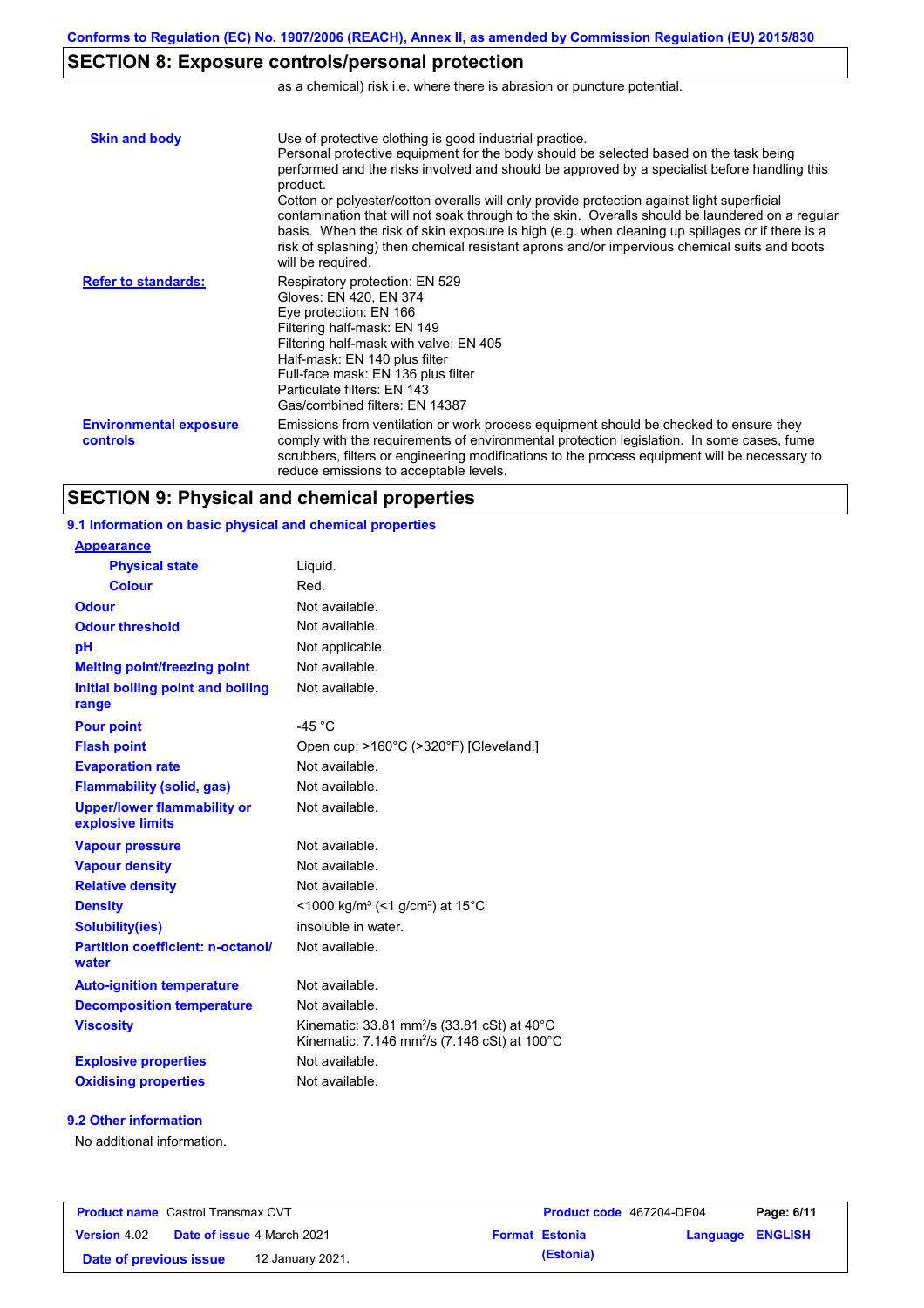| <b>SECTION 10: Stability and reactivity</b>       |                                                                                                                                                                         |
|---------------------------------------------------|-------------------------------------------------------------------------------------------------------------------------------------------------------------------------|
| <b>10.1 Reactivity</b>                            | No specific test data available for this product. Refer to Conditions to avoid and Incompatible<br>materials for additional information.                                |
| <b>10.2 Chemical stability</b>                    | The product is stable.                                                                                                                                                  |
| <b>10.3 Possibility of</b><br>hazardous reactions | Under normal conditions of storage and use, hazardous reactions will not occur.<br>Under normal conditions of storage and use, hazardous polymerisation will not occur. |
| <b>10.4 Conditions to avoid</b>                   | Avoid all possible sources of ignition (spark or flame).                                                                                                                |
| <b>10.5 Incompatible materials</b>                | Reactive or incompatible with the following materials: oxidising materials.                                                                                             |
| <b>10.6 Hazardous</b><br>decomposition products   | Under normal conditions of storage and use, hazardous decomposition products should not be<br>produced.                                                                 |

## **SECTION 11: Toxicological information**

| 11.1 Information on toxicological effects          |                                                                                                                             |
|----------------------------------------------------|-----------------------------------------------------------------------------------------------------------------------------|
| <b>Acute toxicity estimates</b>                    |                                                                                                                             |
| Not available.                                     |                                                                                                                             |
| <b>Information on likely</b><br>routes of exposure | Routes of entry anticipated: Dermal, Inhalation.                                                                            |
| <b>Potential acute health effects</b>              |                                                                                                                             |
| <b>Inhalation</b>                                  | Exposure to decomposition products may cause a health hazard. Serious effects may be<br>delayed following exposure.         |
| <b>Ingestion</b>                                   | No known significant effects or critical hazards.                                                                           |
| <b>Skin contact</b>                                | Defatting to the skin. May cause skin dryness and irritation.                                                               |
| <b>Eye contact</b>                                 | No known significant effects or critical hazards.                                                                           |
|                                                    | Symptoms related to the physical, chemical and toxicological characteristics                                                |
| <b>Inhalation</b>                                  | May be harmful by inhalation if exposure to vapour, mists or fumes resulting from thermal<br>decomposition products occurs. |
| <b>Ingestion</b>                                   | No specific data.                                                                                                           |
| <b>Skin contact</b>                                | Adverse symptoms may include the following:<br>irritation<br>dryness<br>cracking                                            |
| <b>Eye contact</b>                                 | No specific data.                                                                                                           |
|                                                    | Delayed and immediate effects as well as chronic effects from short and long-term exposure                                  |
| <b>Inhalation</b>                                  | Overexposure to the inhalation of airborne droplets or aerosols may cause irritation of the<br>respiratory tract.           |
| <b>Ingestion</b>                                   | Ingestion of large quantities may cause nausea and diarrhoea.                                                               |
| <b>Skin contact</b>                                | Prolonged or repeated contact can defat the skin and lead to irritation and/or dermatitis.                                  |
| <b>Eye contact</b>                                 | Potential risk of transient stinging or redness if accidental eye contact occurs.                                           |
| <b>Potential chronic health effects</b>            |                                                                                                                             |
| <b>General</b>                                     | No known significant effects or critical hazards.                                                                           |
| <b>Carcinogenicity</b>                             | No known significant effects or critical hazards.                                                                           |
| <b>Mutagenicity</b>                                | No known significant effects or critical hazards.                                                                           |
| <b>Developmental effects</b>                       | No known significant effects or critical hazards.                                                                           |
| <b>Fertility effects</b>                           | No known significant effects or critical hazards.                                                                           |

# **SECTION 12: Ecological information**

### **12.1 Toxicity**

**Environmental hazards** Not classified as dangerous

### **12.2 Persistence and degradability**

Not expected to be rapidly degradable.

### **12.3 Bioaccumulative potential**

This product is not expected to bioaccumulate through food chains in the environment.

| <b>Product name</b> Castrol Transmax CVT                 |  |  | Product code 467204-DE04 |                  | Page: 7/11 |  |
|----------------------------------------------------------|--|--|--------------------------|------------------|------------|--|
| <b>Date of issue 4 March 2021</b><br><b>Version 4.02</b> |  |  | <b>Format Estonia</b>    | Language ENGLISH |            |  |
| Date of previous issue<br>12 January 2021.               |  |  |                          | (Estonia)        |            |  |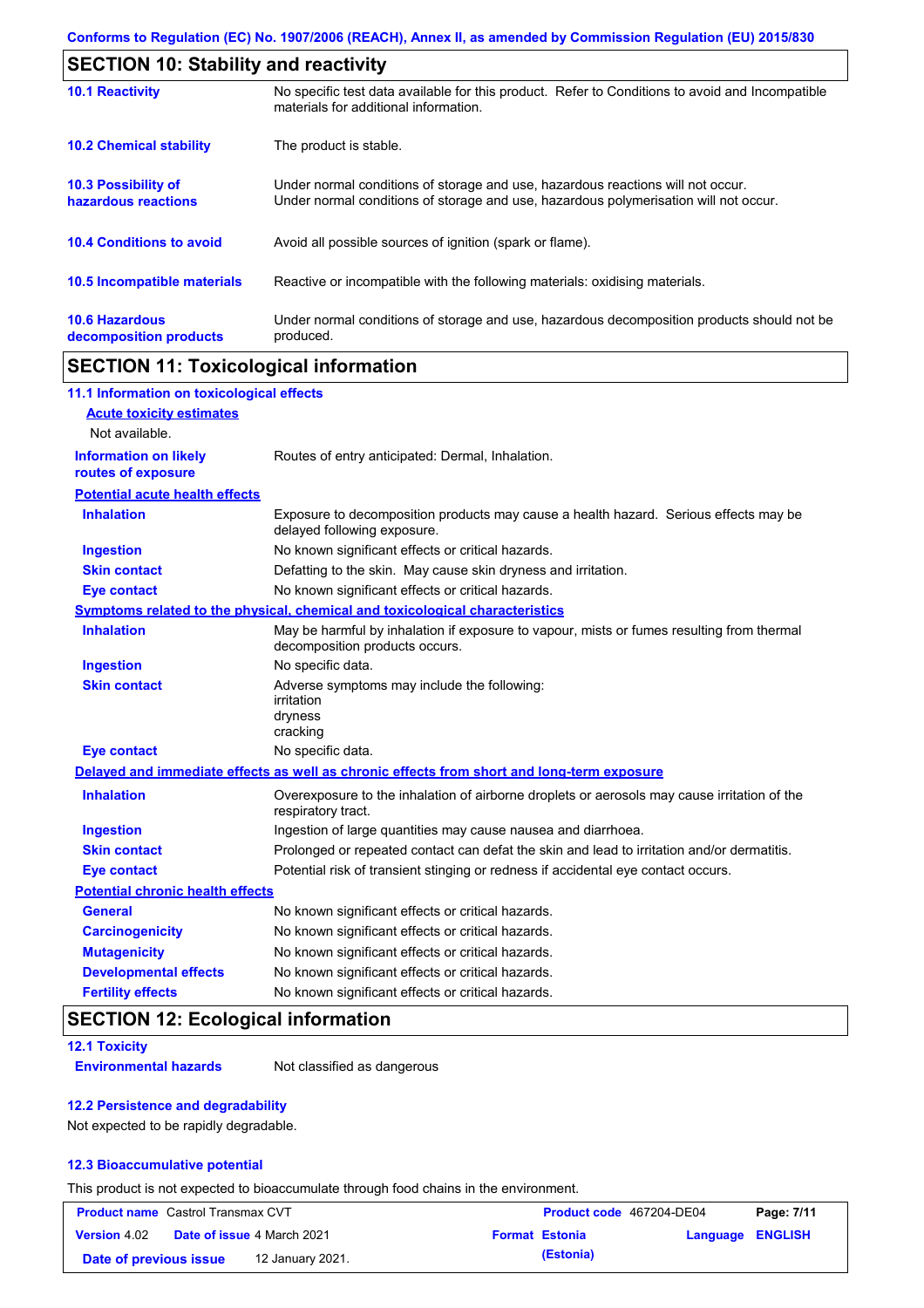## **SECTION 12: Ecological information**

| <b>12.4 Mobility in soil</b>                            |                                                                      |
|---------------------------------------------------------|----------------------------------------------------------------------|
| <b>Soil/water partition</b><br><b>coefficient (Koc)</b> | Not available.                                                       |
| <b>Mobility</b>                                         | Spillages may penetrate the soil causing ground water contamination. |

#### **12.5 Results of PBT and vPvB assessment**

Product does not meet the criteria for PBT or vPvB according to Regulation (EC) No. 1907/2006, Annex XIII.

| 12.6 Other adverse effects          |                                                                                                                           |
|-------------------------------------|---------------------------------------------------------------------------------------------------------------------------|
| <b>Other ecological information</b> | Spills may form a film on water surfaces causing physical damage to organisms. Oxygen<br>transfer could also be impaired. |
|                                     |                                                                                                                           |

### **SECTION 13: Disposal considerations**

### **13.1 Waste treatment methods**

**Product**

```
Methods of disposal
```
Where possible, arrange for product to be recycled. Dispose of via an authorised person/ licensed waste disposal contractor in accordance with local regulations.

**Hazardous waste** Yes.

#### **European waste catalogue (EWC)**

| Waste code | <b>Waste designation</b>                                         |
|------------|------------------------------------------------------------------|
| 13 02 05*  | Imineral-based non-chlorinated engine, gear and lubricating oils |

However, deviation from the intended use and/or the presence of any potential contaminants may require an alternative waste disposal code to be assigned by the end user.

### **Packaging**

| <b>Methods of disposal</b> | Where possible, arrange for product to be recycled. Dispose of via an authorised person/<br>licensed waste disposal contractor in accordance with local regulations.                                                                                                                                                                                                                                                                                                                            |
|----------------------------|-------------------------------------------------------------------------------------------------------------------------------------------------------------------------------------------------------------------------------------------------------------------------------------------------------------------------------------------------------------------------------------------------------------------------------------------------------------------------------------------------|
| <b>Special precautions</b> | This material and its container must be disposed of in a safe way. Care should be taken when<br>handling emptied containers that have not been cleaned or rinsed out. Empty containers or<br>liners may retain some product residues. Empty containers represent a fire hazard as they may<br>contain flammable product residues and vapour. Never weld, solder or braze empty containers.<br>Avoid dispersal of spilt material and runoff and contact with soil, waterways, drains and sewers. |
| <b>References</b>          | Commission 2014/955/EU<br>Directive 2008/98/EC                                                                                                                                                                                                                                                                                                                                                                                                                                                  |

# **SECTION 14: Transport information**

|                                           | <b>ADR/RID</b> | <b>ADN</b>     | <b>IMDG</b>    | <b>IATA</b>    |
|-------------------------------------------|----------------|----------------|----------------|----------------|
| 14.1 UN number                            | Not regulated. | Not regulated. | Not regulated. | Not regulated. |
| 14.2 UN proper<br>shipping name           |                |                |                |                |
| <b>14.3 Transport</b><br>hazard class(es) |                |                |                |                |
| 14.4 Packing<br>group                     |                |                | ۰              |                |
| 14.5<br><b>Environmental</b><br>hazards   | No.            | No.            | No.            | No.            |
| <b>Additional</b><br>information          |                |                | -              |                |

**14.6 Special precautions for user** Not available.

| <b>Product name</b> Castrol Transmax CVT   |                                   |  | <b>Product code</b> 467204-DE04 | Page: 8/11            |                         |  |
|--------------------------------------------|-----------------------------------|--|---------------------------------|-----------------------|-------------------------|--|
| <b>Version 4.02</b>                        | <b>Date of issue 4 March 2021</b> |  |                                 | <b>Format Estonia</b> | <b>Language ENGLISH</b> |  |
| Date of previous issue<br>12 January 2021. |                                   |  | (Estonia)                       |                       |                         |  |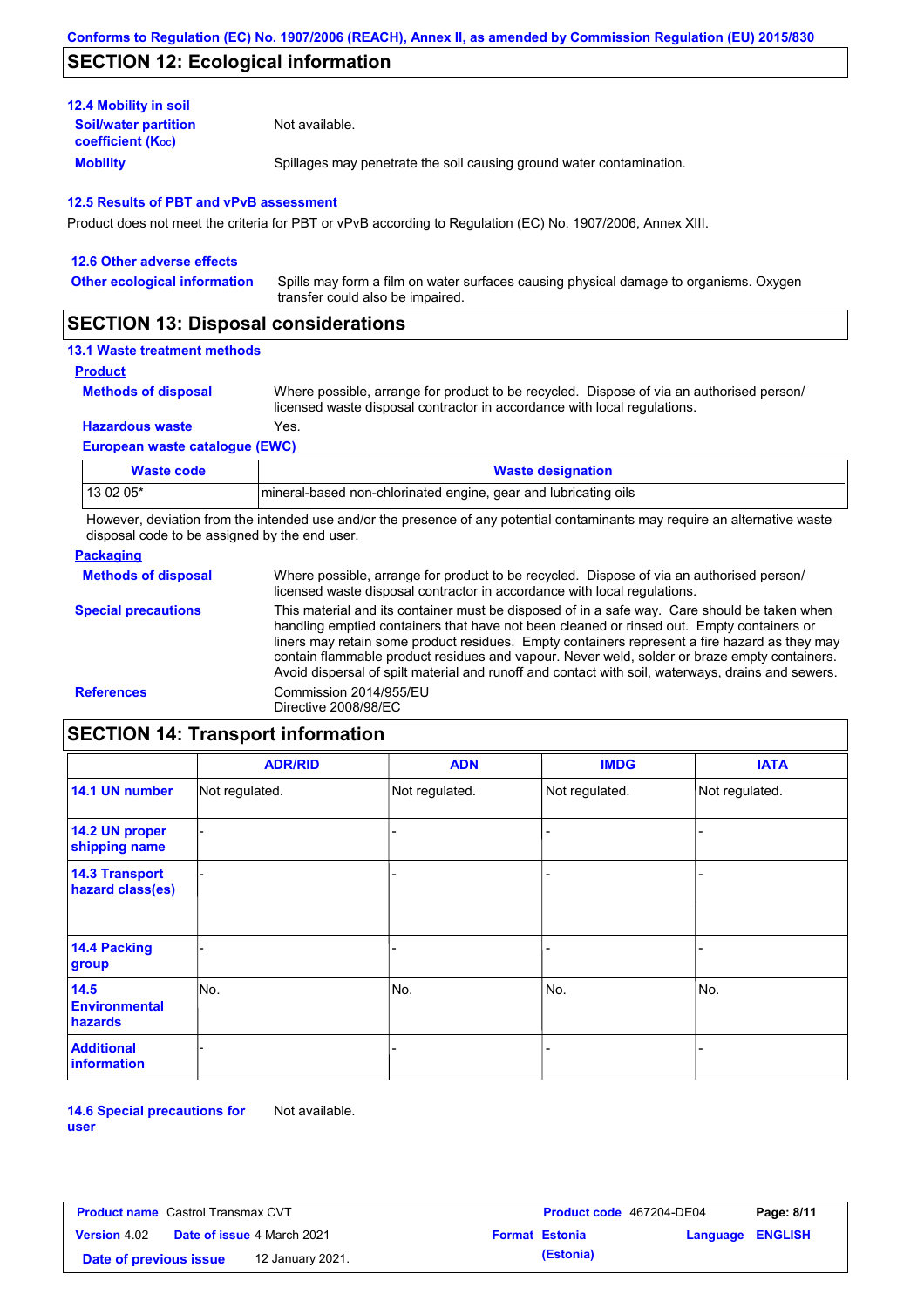|                                                                         | Conforms to Regulation (EC) No. 1907/2006 (REACH), Annex II, as amended by Commission Regulation (EU) 2015/830                                                                            |
|-------------------------------------------------------------------------|-------------------------------------------------------------------------------------------------------------------------------------------------------------------------------------------|
| <b>SECTION 14: Transport information</b>                                |                                                                                                                                                                                           |
| <b>14.7 Transport in bulk</b><br>according to IMO<br><b>instruments</b> | Not available.                                                                                                                                                                            |
| <b>SECTION 15: Regulatory information</b>                               |                                                                                                                                                                                           |
|                                                                         | 15.1 Safety, health and environmental regulations/legislation specific for the substance or mixture                                                                                       |
| EU Regulation (EC) No. 1907/2006 (REACH)                                |                                                                                                                                                                                           |
| <b>Annex XIV - List of substances subject to authorisation</b>          |                                                                                                                                                                                           |
| <b>Annex XIV</b>                                                        |                                                                                                                                                                                           |
| None of the components are listed.                                      |                                                                                                                                                                                           |
| <b>Substances of very high concern</b>                                  |                                                                                                                                                                                           |
| None of the components are listed.                                      |                                                                                                                                                                                           |
| EU Regulation (EC) No. 1907/2006 (REACH)                                |                                                                                                                                                                                           |
| <b>Annex XVII - Restrictions</b>                                        | Not applicable.                                                                                                                                                                           |
| on the manufacture,<br>placing on the market                            |                                                                                                                                                                                           |
| and use of certain                                                      |                                                                                                                                                                                           |
| dangerous substances,                                                   |                                                                                                                                                                                           |
| mixtures and articles                                                   |                                                                                                                                                                                           |
| <b>Other regulations</b>                                                |                                                                                                                                                                                           |
| <b>REACH Status</b>                                                     | The company, as identified in Section 1, sells this product in the EU in compliance with the<br>current requirements of REACH.                                                            |
| <b>United States inventory</b><br>(TSCA 8b)                             | All components are active or exempted.                                                                                                                                                    |
| <b>Australia inventory (AICS)</b>                                       | At least one component is not listed.                                                                                                                                                     |
| <b>Canada inventory</b>                                                 | At least one component is not listed in DSL but all such components are listed in NDSL.                                                                                                   |
| <b>China inventory (IECSC)</b>                                          | All components are listed or exempted.                                                                                                                                                    |
| <b>Japan inventory (ENCS)</b>                                           | At least one component is not listed.                                                                                                                                                     |
| <b>Korea inventory (KECI)</b>                                           | At least one component is not listed.                                                                                                                                                     |
| <b>Philippines inventory</b><br>(PICCS)                                 | All components are listed or exempted.                                                                                                                                                    |
| <b>Taiwan Chemical</b><br><b>Substances Inventory</b><br>(TCSI)         | All components are listed or exempted.                                                                                                                                                    |
| Ozone depleting substances (1005/2009/EU)                               |                                                                                                                                                                                           |
| Not listed.                                                             |                                                                                                                                                                                           |
| Prior Informed Consent (PIC) (649/2012/EU)<br>Not listed.               |                                                                                                                                                                                           |
| <b>EU - Water framework directive - Priority substances</b>             |                                                                                                                                                                                           |
| None of the components are listed.                                      |                                                                                                                                                                                           |
| <b>Seveso Directive</b>                                                 |                                                                                                                                                                                           |
| This product is not controlled under the Seveso Directive.              |                                                                                                                                                                                           |
| <b>15.2 Chemical safety</b><br>assessment                               | A Chemical Safety Assessment has been carried out for one or more of the substances within<br>this mixture. A Chemical Safety Assessment has not been carried out for the mixture itself. |

# **SECTION 16: Other information**

| <b>Abbreviations and acronyms</b>        | ADN = European Provisions concerning the International Carriage of Dangerous Goods by<br>Inland Waterway<br>ADR = The European Agreement concerning the International Carriage of Dangerous Goods by<br>Road<br>ATE = Acute Toxicity Estimate<br>BCF = Bioconcentration Factor<br>CAS = Chemical Abstracts Service<br>CLP = Classification, Labelling and Packaging Regulation [Regulation (EC) No. 1272/2008]<br>CSA = Chemical Safety Assessment<br>CSR = Chemical Safety Report<br>DMEL = Derived Minimal Effect Level |                                |                   |
|------------------------------------------|---------------------------------------------------------------------------------------------------------------------------------------------------------------------------------------------------------------------------------------------------------------------------------------------------------------------------------------------------------------------------------------------------------------------------------------------------------------------------------------------------------------------------|--------------------------------|-------------------|
|                                          | DNEL = Derived No Effect Level                                                                                                                                                                                                                                                                                                                                                                                                                                                                                            |                                |                   |
| <b>Brodust name</b> Control Transmay CVT |                                                                                                                                                                                                                                                                                                                                                                                                                                                                                                                           | <b>Draduat and AG7004 DE04</b> | <b>Dogo: 0/44</b> |

| <b>Product name</b> Castrol Transmax CVT                 |  |                  | <b>Product code</b> 467204-DE04 |                         | Page: 9/11 |  |
|----------------------------------------------------------|--|------------------|---------------------------------|-------------------------|------------|--|
| <b>Version</b> 4.02<br><b>Date of issue 4 March 2021</b> |  |                  | <b>Format Estonia</b>           | <b>Language ENGLISH</b> |            |  |
| Date of previous issue                                   |  | 12 January 2021. |                                 | (Estonia)               |            |  |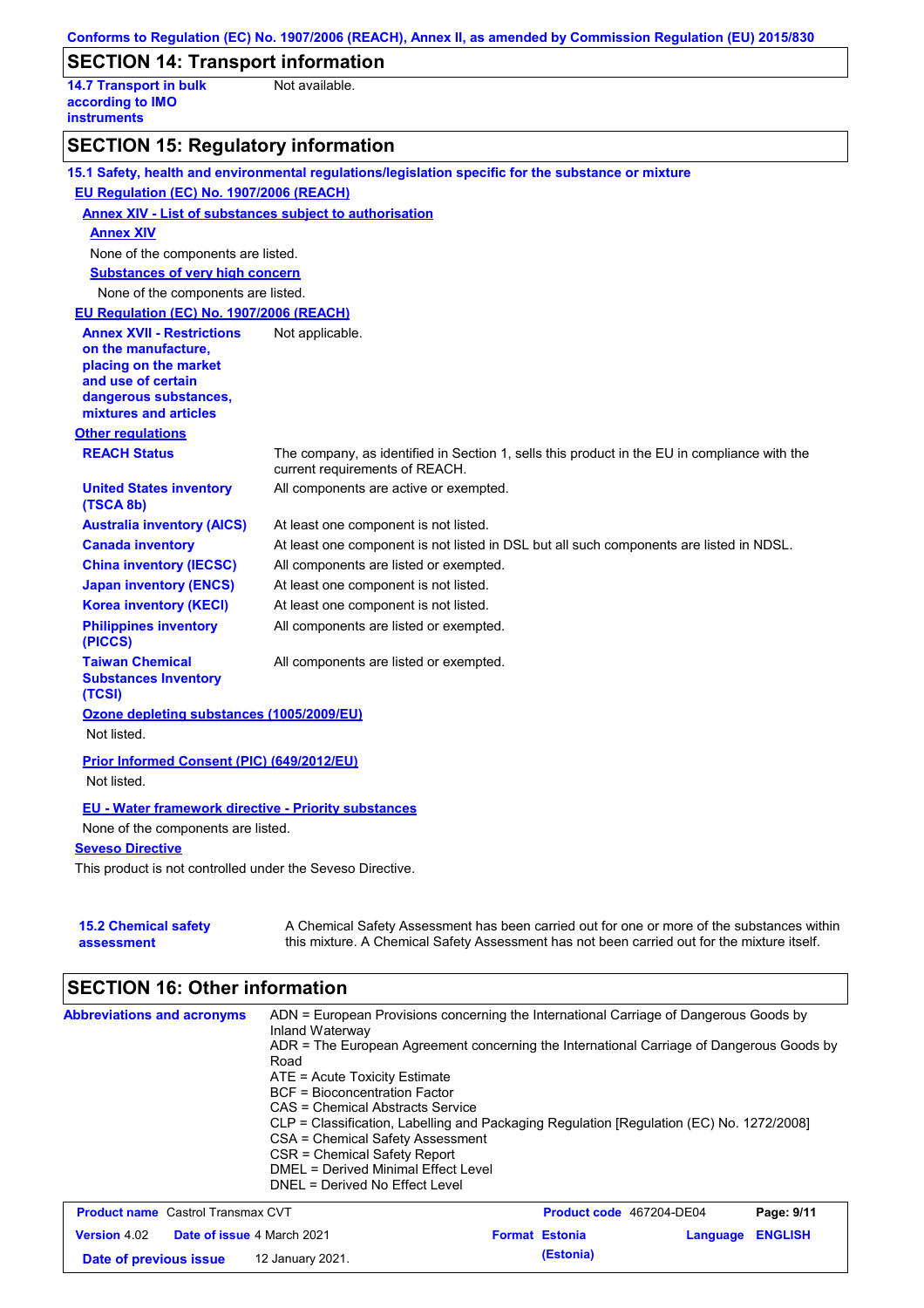### **SECTION 16: Other information**

| EINECS = European Inventory of Existing Commercial chemical Substances                  |
|-----------------------------------------------------------------------------------------|
| ES = Exposure Scenario                                                                  |
| EUH statement = CLP-specific Hazard statement                                           |
| EWC = European Waste Catalogue                                                          |
| GHS = Globally Harmonized System of Classification and Labelling of Chemicals           |
| IATA = International Air Transport Association                                          |
| IBC = Intermediate Bulk Container                                                       |
| IMDG = International Maritime Dangerous Goods                                           |
| LogPow = logarithm of the octanol/water partition coefficient                           |
| MARPOL = International Convention for the Prevention of Pollution From Ships, 1973 as   |
| modified by the Protocol of 1978. ("Marpol" = marine pollution)                         |
| OECD = Organisation for Economic Co-operation and Development                           |
| PBT = Persistent, Bioaccumulative and Toxic                                             |
| <b>PNEC = Predicted No Effect Concentration</b>                                         |
| REACH = Registration, Evaluation, Authorisation and Restriction of Chemicals Regulation |
| [Requlation (EC) No. 1907/2006]                                                         |
| RID = The Regulations concerning the International Carriage of Dangerous Goods by Rail  |
| <b>RRN = REACH Registration Number</b>                                                  |
| SADT = Self-Accelerating Decomposition Temperature                                      |
| SVHC = Substances of Very High Concern                                                  |
| STOT-RE = Specific Target Organ Toxicity - Repeated Exposure                            |
| STOT-SE = Specific Target Organ Toxicity - Single Exposure                              |
| TWA = Time weighted average                                                             |
| $UN = United Nations$                                                                   |
| $UVCB = Complex\;hydrocarbon\; substance$                                               |
| VOC = Volatile Organic Compound                                                         |
| vPvB = Very Persistent and Very Bioaccumulative                                         |
| Varies = may contain one or more of the following 64741-88-4 / RRN 01-2119488706-23,    |
| 64741-89-5 / RRN 01-2119487067-30, 64741-95-3 / RRN 01-2119487081-40, 64741-96-4/ RRN   |
| 01-2119483621-38, 64742-01-4 / RRN 01-2119488707-21, 64742-44-5 / RRN                   |
| 01-2119985177-24, 64742-45-6, 64742-52-5 / RRN 01-2119467170-45, 64742-53-6 / RRN       |
| 01-2119480375-34, 64742-54-7 / RRN 01-2119484627-25, 64742-55-8 / RRN                   |
| 01-2119487077-29, 64742-56-9 / RRN 01-2119480132-48, 64742-57-0 / RRN                   |
| 01-2119489287-22, 64742-58-1, 64742-62-7 / RRN 01-2119480472-38, 64742-63-8,            |
| 64742-65-0 / RRN 01-2119471299-27, 64742-70-7 / RRN 01-2119487080-42, 72623-85-9 /      |
| RRN 01-2119555262-43, 72623-86-0 / RRN 01-2119474878-16, 72623-87-1 / RRN               |
| 01-2119474889-13                                                                        |
|                                                                                         |

**Procedure used to derive the classification according to Regulation (EC) No. 1272/2008 [CLP/GHS]**

| <b>Classification</b>                                   |                             | <b>Justification</b>                                                                    |
|---------------------------------------------------------|-----------------------------|-----------------------------------------------------------------------------------------|
| Not classified.                                         |                             |                                                                                         |
| <b>Full text of abbreviated H</b><br><b>statements</b>  | H304<br>H319                | May be fatal if swallowed and enters airways.<br>Causes serious eye irritation.         |
| <b>Full text of classifications</b><br><b>[CLP/GHS]</b> | Asp. Tox. 1<br>Eye Irrit. 2 | <b>ASPIRATION HAZARD - Category 1</b><br>SERIOUS EYE DAMAGE/EYE IRRITATION - Category 2 |
| <b>History</b>                                          |                             |                                                                                         |
| Date of issue/ Date of<br>revision                      | 04/03/2021.                 |                                                                                         |
| Date of previous issue                                  | 12/01/2021.                 |                                                                                         |
| <b>Prepared by</b>                                      | <b>Product Stewardship</b>  |                                                                                         |

**Indicates information that has changed from previously issued version.**

#### **Notice to reader**

All reasonably practicable steps have been taken to ensure this data sheet and the health, safety and environmental information contained in it is accurate as of the date specified below. No warranty or representation, express or implied is made as to the accuracy or completeness of the data and information in this data sheet.

The data and advice given apply when the product is sold for the stated application or applications. You should not use the product other than for the stated application or applications without seeking advice from BP Group.

It is the user's obligation to evaluate and use this product safely and to comply with all applicable laws and regulations. The BP Group shall not be responsible for any damage or injury resulting from use, other than the stated product use of the material, from any failure to adhere to recommendations, or from any hazards inherent in the nature of the material. Purchasers of the product for supply to a third party for use at work, have a duty to take all necessary steps to ensure that any person handling or using the product is provided with the information in this sheet. Employers have a duty to tell employees and others who may be affected of any hazards described in this sheet and of any precautions that should be taken. You can contact the BP Group to ensure that this document is the most current available. Alteration of this document is strictly prohibited.

| <b>Product name</b> Castrol Transmax CVT |  | <b>Product code</b> 467204-DE04   |  | Page: 10/11           |                         |  |
|------------------------------------------|--|-----------------------------------|--|-----------------------|-------------------------|--|
| <b>Version</b> 4.02                      |  | <b>Date of issue 4 March 2021</b> |  | <b>Format Estonia</b> | <b>Language ENGLISH</b> |  |
| Date of previous issue                   |  | 12 January 2021.                  |  | (Estonia)             |                         |  |